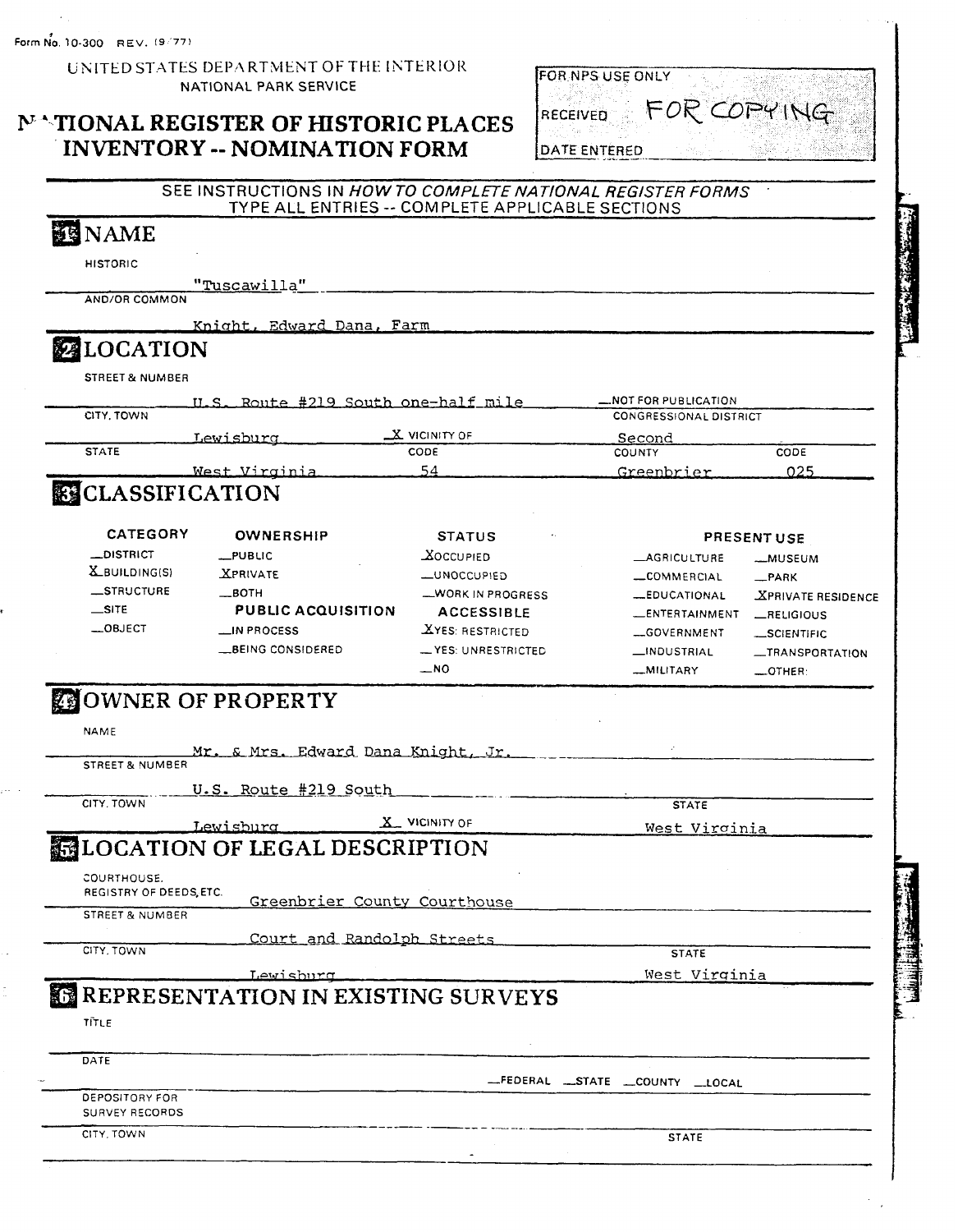# *DESCRIPTION*

| <b>CONDITION</b> |                   | <b>CHECK ONE</b> |                       | <b>CHECK ONE</b> |  |
|------------------|-------------------|------------------|-----------------------|------------------|--|
| EXCELLENT        | __DETERIORATED    | __UNALTERED      | <b>XORIGINAL SITE</b> |                  |  |
| $-$ GOOD         | _______________   | <b>XALTERED</b>  | __MOVED               |                  |  |
| $-FAIR$          | <b>LUNEXPOSED</b> |                  |                       |                  |  |

**DESCRIBE THE PRESENT AND ORIGINAL (IF KNOWN) PHYSICAL APPEARANCE** 

Tuscawilla stands on a knoll east of **U.S.** Route 219, 3/4 of a mile south of Lewisburg. It is an L-shaped house which has a 5-bay front facing west. The house, built in 1844 of hand-made brick laid in a common bond, has a plain but stately facade of both Federal and Neo-Classical design. A one-story portico with modified Doric columns is centared at the front elevation. The roof has a medium pitch and is pierced by two tall, interior chimneys at each of the gable ends. These chimneys have corbeled caps and each chimney serves fireplaces on two floors. The front windows are shuttered (and have been from the date of construction) and are one of only two decorative features the Rev. Robert Preston would allow. Windows on the ground floor are 9/6 double hung sash, and those above are 6/6. The openings at the gable ends are centered in the facade.

At the front and rear eaves of the roof a cornice was formed of heavy, wide moulding. This handsome woodwork is the other decoration that Mr. Preston allowed his contractor-architect to use. All the doors were put together with pegs and have box locks with brass knobs. The entrance door is almost four feet wide. That part of the original house which forms the ell is thought to have been a detached one-and-a-half story kitchen with quarters above and with a porch which joined the house at the hallway. A large fireplace at the rear (east) end of the kitchen has a very vide chimney and a small chimney is in the kitchen's west gable.

The floor plan of the house is simple; it consists of a central hall that divides the four lower and four upper rooms. The front door opens into a broad hall, which contains the stairway. To the left and right of the entrance, doorways open into the front rooms. Original doomays at the rear of the hall have been changed. All the wood trim used in the house is from the trees--walnut, maple, and cherry--on the property, except for the stairway.

The woodwork has always been white. The mantels are all much alike and are wide, thick pegged boards which attractively frame the fireplaces. The open stairway has two flights and one landing. It has strong newels, rails, and balusters of walnut. The stairs are appropriately plain but unpainted. The rooms are almost square, are quite large and feature random-width pine floor boards. Some limited paneling was added when changes were made to the house in 1873-86.

Changes and attitions were made while Mrs. Caroline Boomer owned the property from 1873 until her death in 1886. The kitchen was joined to the house by closing in the nine-foot space which separated them. Edward W. Knight bought the farm in 1909 and at once planted gardens and an extensive orchard. The Knights made some changes and built several additions beginning in 1920. The partition between the sitting room and the dining room was removed. Three pairs of French doors, which have panes of frosted glass, were installed in the formal rooms. The old kitchen was renovated into a dining room and a new kitchen was built as an ell extending south from the original kitchen. Screened-in porches were built as wings at each end of the house. This may have occured when the front veranda was removed to be replaced by the present lortico. Also a terrace was built across the full width of the house. Notwithstanding all these changes and additions, only two wings and the present kitchen have made a visible change in this very handsome house. These changes and additions have done but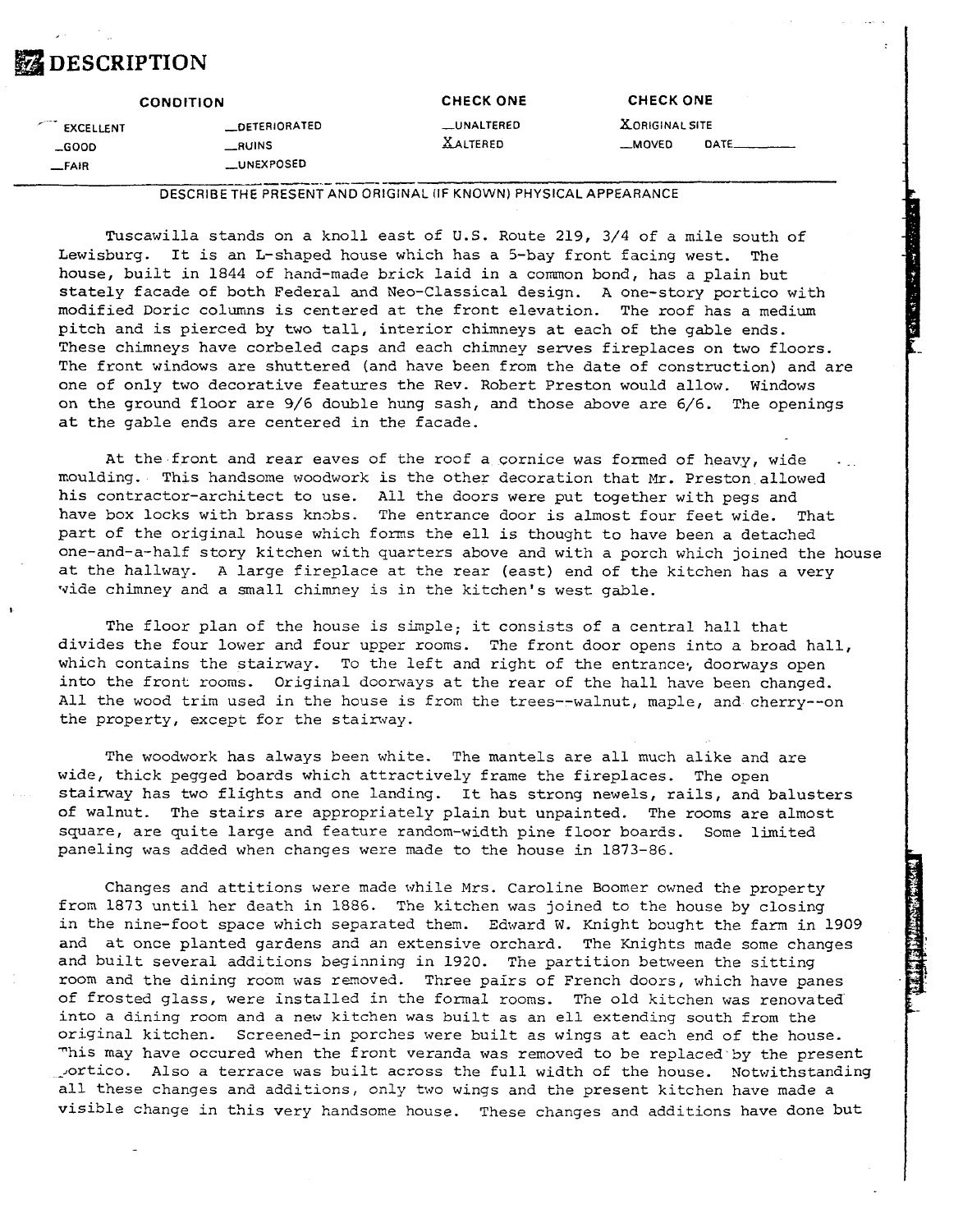**Form No 10-300a (hev 10-741** 

> UNITED STATES DEPARTMENT OF THE INTERIOR **FOR NPS USE ONLY NATIONAL PARK SERVICE**

#### **NATIONAL REGISTER OF HISTORIC PLACES INVENTORY** -- **NOMINATION FORM**

**RECEIVED** - - - -. - .-. **DATE ENTERED** 

TUSCAWILLA, LEWISBURG, GREENBRIER **COUNTY,** WEST VIRGINIA

|--|

little to damage the integrity of this home of one hundred thirty-four years. And as it is with most of the Greenbrier Valley's historic houses, this home is furnished with resplendent family antiques and collections from many places.

Other nearby items which are important parts of this home are: a cluster of dependencies just to the rear of the house, garages, storage buildings, a large guest house built in 1952, and at the east corner of the lawn a swimming pool with a two-room "retreat". "Tuscawilla" is a "working farm" of 315 acres which specializes in the raising and sale of registered pigs. East and northeast of the house are broad lawns, three farm houses, and clusters of barns and other outbuildings.

The whole countryside is in view from the house's hill-top site; the Muddy Creek Mountain to the west is in front and the historic White Sulphur Gap through the Greenbrier Mountain is only several miles to the east. *8*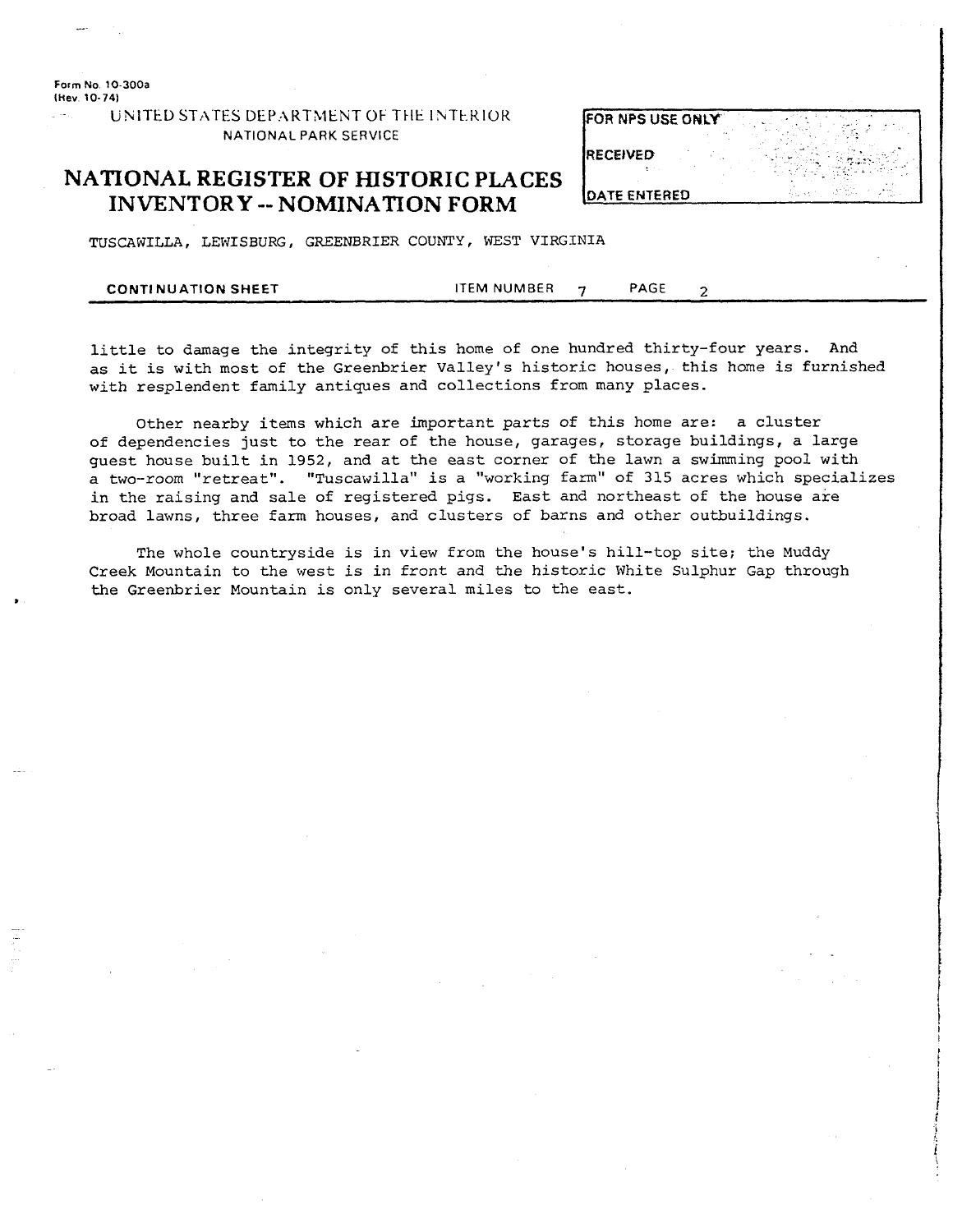# **SIGNIFICANCE**

| $\sim$ RIOD              |                                  | AREAS OF SIGNIFICANCE -- CHECK AND JUSTIFY BELOW |                                   |                         |
|--------------------------|----------------------------------|--------------------------------------------------|-----------------------------------|-------------------------|
| $\sim$ $\cdot$ EHISTORIC | <b>ARCHEOLOGY-PREHISTORIC</b>    | COMMUNITY PLANNING                               | X_LANDSCAPE ARCHITECTURE          | RELIGION                |
| $-1400-1499$             | <b>ARCHEOLOGY-HISTORIC</b>       | CONSERVATION                                     | $\equiv$ LAW                      | $-$ SCIENCE             |
| $-1500-1599$             | <b>AGRICULTURE</b>               | <b>LECONOMICS</b>                                | LITERATURE                        | SCULPTURE               |
| $-1600-1699$             | <b>MARCHITECTURE</b>             | $E$ DUCATION                                     | _MILITARY                         | SOCIAL/HUMANITARIAN     |
| $-1700-1799$             | $\_ART$                          | <b>LENGINEERING</b>                              | <b>_MUSIC</b>                     | $\equiv$ THEATER        |
| $X_{800-1899}$           | _COMMERCE                        | EXPLORATION/SETTLEMENT                           | <b>__PHILOSOPHY</b>               | _TRANSPORTATION         |
| $X_{900}$                | __COMMUNICATIONS                 | __INDUSTRY                                       | . POLITICS/GOVERNMENT             | <b>_OTHER (SPECIFY)</b> |
|                          |                                  | <b>LINVENTION</b>                                | and the state of the state of the |                         |
| <b>SPECIFIC DATES</b>    |                                  | BUILDER/ARCHITECT                                |                                   |                         |
|                          | 1844                             |                                                  | John W. Dunn, Biulder             |                         |
|                          | <b>STATEMENT OF SIGNIFICANCE</b> |                                                  |                                   |                         |

Tuscawilla is viewed as among the most significant houses of the Greenbrier Valley by local people who see them often. It is one of the houses built by John W. Dunn, a noted contractor-architect of the region. Though it is an unadorned farm house of transitional design, it is so well suited to its environment that it has. an impressive beauty. A psrt of this environment is the outcome of careful planting and cultivation, over many years, by the two families that have lived in the home,

A Seminole Indian name, "Tuscawilla", was given this house by David R. Preston, who commissioned it in 1844. The name means "Two Lakes". Mr. Preston was a Presbyterian Minister who, while laboring in Florida, retired because of ill health.<br>His wife, Jeanette Creigh, was a daughter of Thomas Creigh. Mr. Creigh came to Lewisburg from Ireland in 1796. He married Margaret Williams, a niece of Colonel John Stuart. Thomas Creigh was Lewisburg's first storekeeper and became owner of large tracts of land. When the Rev. David Preston retired he brought his family to Greenbrier County and bought a farm from his father-in-law, Thomas Creigh. It was upon this land in 1844 that this house was built for David and Jeanette and two young sons, Thomas and Walter. A third son, John A., was born in 1847.

Tragedy seemed to hover over this home. Mr. Preston died a few years after its construction. His three sons were caught up in the Civil War. Thomas was killed, Walter lost and arm, and only John came out of the strife unhurt. In 1866, Mrs. Preston was fatally burned while alone in the house. John A. Preston lived out his life in Lewisburg, a very useful and well known man. His home was the Johnson Reynold "Mansion". In 1873 Tuscawilla was sold to Mrs. Caroline Boomer. After her death in 1886 the farm was rented for some years. The property was bought by attorney Edward W. Knight of Charleston who renovated it and occupied the house part-time. Mr. Knight's sister, Miss Elizabeth, lived in the house many years and did much of the landscaping which gives the house its setting. Mr. and Mrs. Edward Dana Knight and their children, (third and fourth generations of the Knights) live there. This family carries on an extensive farm program on the 300 acres. Tamworth hogs and dairy cattle are raised and sold for propagation of the species.

Two outstanding features of this grand house are: the stalwart oaks and maples and graceful hemlocks that dot the lawn on all sides, and, the view of the valley between the Muddy Creek Mountain to the west and the Greenbrier Nountain to the east.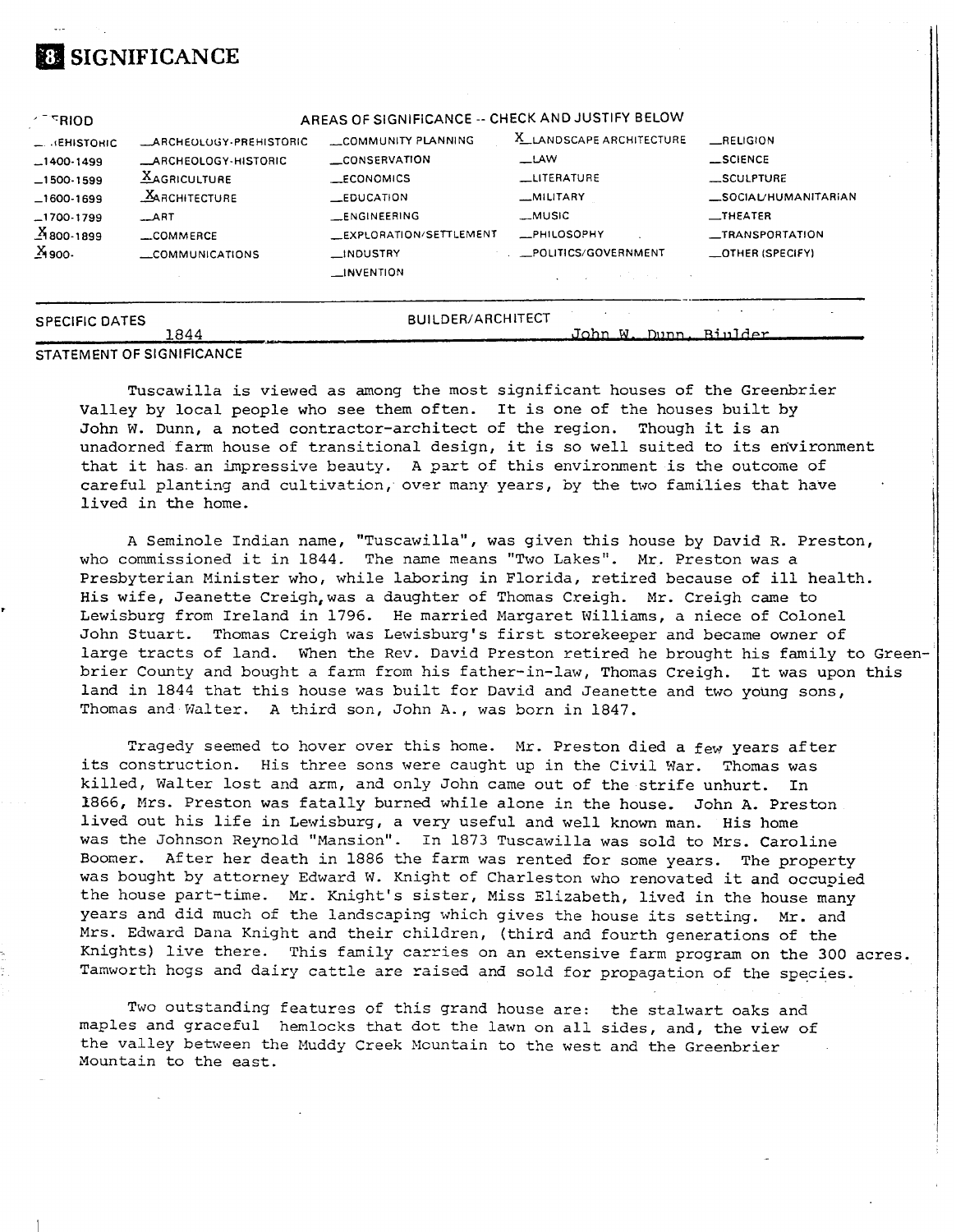FHR-8-JUA (11/78)

I I

i

**UNITED STATES DEPARTMENT OF THE INTERIOR**  <sup>i</sup>**HERITAGE CCNSERVATION AND RECREATION SERVICE** 

#### <sup>I</sup>1 **.T?ONAL REGISTER OF HISTORIC PLACES <sup>I</sup>INVENTORY** -- **NOMINATION FORM**

FOR HCRS USE ONLY

\* **di** '3

DATE ENTERED

**RECEIVED** 

"Tuscawilla", Lewisburg vicinity, Greenbrier County, West Virginia

**11CONTINUATION SHEET 11CONTINUATION** SHEET

#8 SUMMATION OF SIGNIFICANCE "Tuscawilla" is a significant late Federal style brick farmhouse erected in 1844 by the noted builder and master craftsman, John Dunn, of Lewisburg. Reflecting outstanding symmetry, wall surfaces are smooth and filled with expansive windows. Though commissioned to suggest the simple tastes of its first owner, David R. Preston, the house is a sophisticated composition in which the formal qualities of window size, roof pitch, and chimney height combine to **form** a dimension of elegance.

Refined detail, in accordance with exterior symmetry and flat surfaces, includes the front elevation wall treatment in a Flemish bonding, louvered shutters, and a wide frieze beneath a plain cornice. White-painted woodwork of superb quality, the art of master builder Dunn, maybe seen throughout the interior.

"TuscawilBa" stands on a knoll in the midst of a vast lawn dotted with giant oakes and conifers. Commanding one of the region's most spectacular views of the agriculturally rich Greenbrier Valley, "Tuscawilla" faces Greenbrier Mountain to the east and Muddy Creek Mountain to the west. The verdant landscape of Tuscawilla is credited in part to Edward W. Knight and his sister, Elizabeth, who undertook extensive plantings shortly after Mr. Knight purchased the property in 1909. Flanking the east-facing front elevation is a broad lawn planted with shade trees forming an irregular corridor that allows for an unobstructed view of Tuscawilla from the entrance drive.

"Tuscawilla" has long been the center of farm life. Its adjacent acreage has produced grain crops, fruit, and pasturage for dairy cattle. The old brick house is therefore a farmhouse as much as a rural mansion.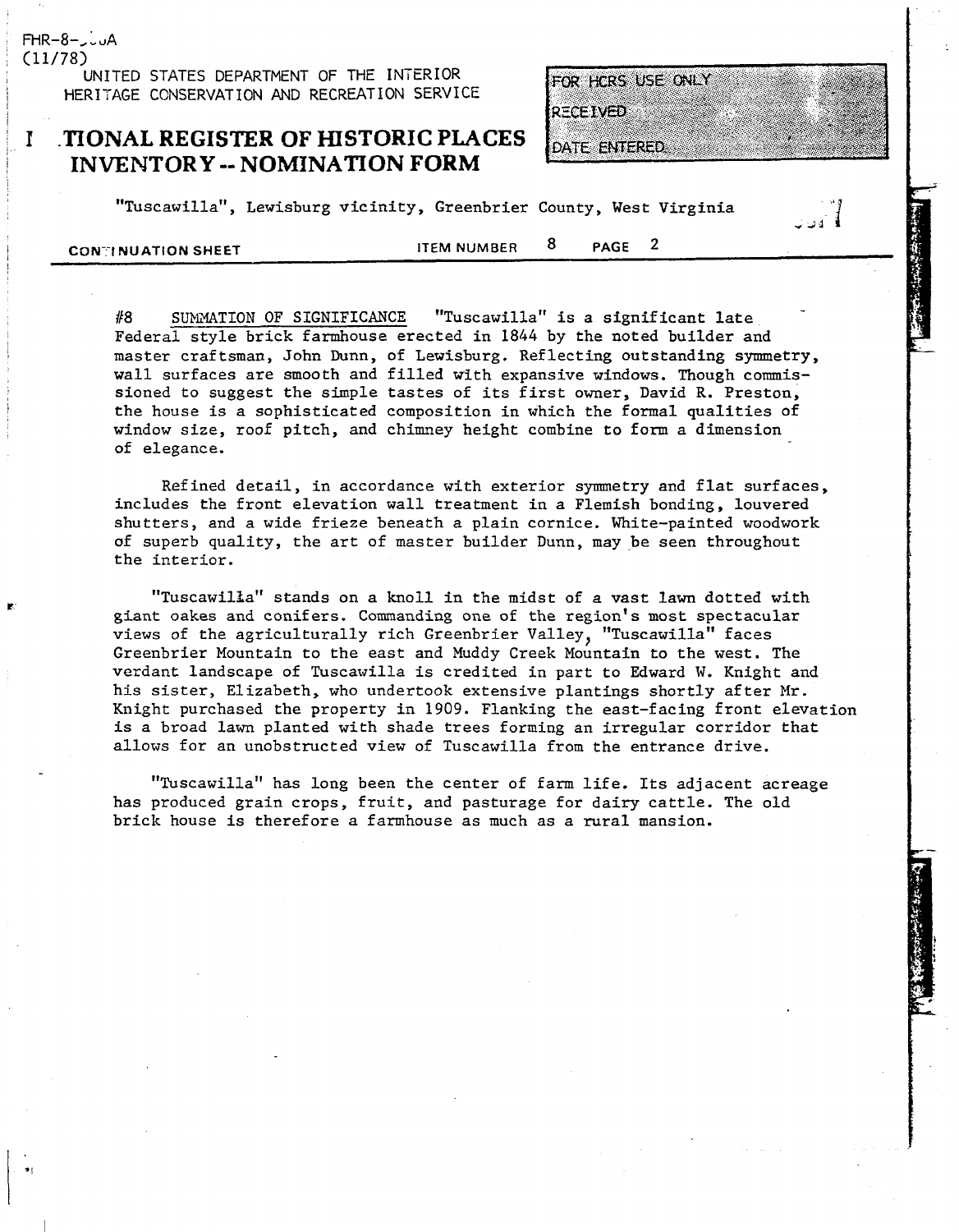# EI MAJOR BIBLIOGRAPHICAL REFERENCES

 $\Box$ 

Cole, J. R. History of Greenbrier County, Lewisburg, W. Va. 1916.

Dayton, Ruth Woods. Greenbrier Pioneers and Their Homes. West Virginia Publishing Co., Charleston, W. Va. 1942.

| <b>INGEOGRAPHICAL DATA</b>                                                                                                                                                                                                                                                                                                                                                          |                                                                                                 |                           |                                                                                                                                                                         |             |
|-------------------------------------------------------------------------------------------------------------------------------------------------------------------------------------------------------------------------------------------------------------------------------------------------------------------------------------------------------------------------------------|-------------------------------------------------------------------------------------------------|---------------------------|-------------------------------------------------------------------------------------------------------------------------------------------------------------------------|-------------|
| ACREAGE OF NOMINATED PROPERTY Seven Acres                                                                                                                                                                                                                                                                                                                                           |                                                                                                 |                           |                                                                                                                                                                         |             |
| QUADRANGLE NAME __ Lewisburg, W.Va                                                                                                                                                                                                                                                                                                                                                  |                                                                                                 |                           | QUADRANGLE SCALE 1:24000                                                                                                                                                |             |
| <b>UTM REFERENCES</b><br>54.8441<br>.71<br>EASTING<br>ZONE<br>с                                                                                                                                                                                                                                                                                                                     | 41181171010<br>NORTHING                                                                         | EASTING<br>ZONE           | NORTHING                                                                                                                                                                |             |
|                                                                                                                                                                                                                                                                                                                                                                                     |                                                                                                 |                           |                                                                                                                                                                         |             |
| <b>VERBAL BOUNDARY DESCRIPTION</b>                                                                                                                                                                                                                                                                                                                                                  |                                                                                                 | H.                        |                                                                                                                                                                         |             |
| surrounding the building, specifically the land fronting upon the building at its                                                                                                                                                                                                                                                                                                   |                                                                                                 |                           | The nominated boundaries of "Tuscawilla" consist of tree-shaded lawns immediately<br>LIST ALL STATES AND COUNTIES FOR PROPERTIES OVERLAPPING STATE OR COUNTY BOUNDARIES |             |
| <b>STATE</b>                                                                                                                                                                                                                                                                                                                                                                        | CODE.                                                                                           | COUNTY                    | CODE                                                                                                                                                                    |             |
| <b>STATE</b>                                                                                                                                                                                                                                                                                                                                                                        | CODE                                                                                            | COUNTY                    | CODE                                                                                                                                                                    |             |
| ORGANIZATION                                                                                                                                                                                                                                                                                                                                                                        | Colonel C. E. Turley, Field Research Assistant<br>West Virginia Department of Culture & History |                           | DATE<br>January 10, 1979<br><b>TELEPHONE</b>                                                                                                                            |             |
| STREET & NUMBER                                                                                                                                                                                                                                                                                                                                                                     |                                                                                                 |                           | 304-348-0240                                                                                                                                                            |             |
| CITY OR TOWN                                                                                                                                                                                                                                                                                                                                                                        | The Cultural Center, Capitol Complex                                                            |                           | <b>STATE</b>                                                                                                                                                            |             |
| Charleston                                                                                                                                                                                                                                                                                                                                                                          |                                                                                                 |                           | West Virginia                                                                                                                                                           |             |
| <b>INSTATE HISTORIC PRESERVATION OFFICER CERTIFICATION</b>                                                                                                                                                                                                                                                                                                                          |                                                                                                 |                           |                                                                                                                                                                         |             |
|                                                                                                                                                                                                                                                                                                                                                                                     | THE EVALUATED SIGNIFICANCE OF THIS PROPERTY WITHIN THE STATE IS:                                |                           |                                                                                                                                                                         |             |
| $NATIONAL$ <sub>--</sub>                                                                                                                                                                                                                                                                                                                                                            |                                                                                                 | $STATE$ <sub>------</sub> | LOCAL                                                                                                                                                                   |             |
| As the designated State Historic Preservation Officer for the National Historic Preservation Act of 1966 (Public Law 89-665), I<br>hereby nominate this property for inclusion in the National Register and certify that it has been evaluated according to the<br>criteria and procedures set forth by the National Park Service.<br>STATE HISTORIC PRESERVATION OFFICER SIGNATURE |                                                                                                 | Clarence 7111.            |                                                                                                                                                                         |             |
| TITLE                                                                                                                                                                                                                                                                                                                                                                               |                                                                                                 |                           | DATE                                                                                                                                                                    |             |
| FOR NPS USE ONLY<br>I HEREBY CERTIFY THAT THIS PROPERTY IS INCLUDED IN THE NATIONAL REGISTER                                                                                                                                                                                                                                                                                        |                                                                                                 |                           |                                                                                                                                                                         |             |
|                                                                                                                                                                                                                                                                                                                                                                                     |                                                                                                 |                           | DATE                                                                                                                                                                    |             |
| KEEPER OF THE NATIONAL REGISTER<br>ATTEST:                                                                                                                                                                                                                                                                                                                                          |                                                                                                 |                           | DATE                                                                                                                                                                    |             |
| CHIEF OF REGISTRATION                                                                                                                                                                                                                                                                                                                                                               |                                                                                                 |                           |                                                                                                                                                                         |             |
|                                                                                                                                                                                                                                                                                                                                                                                     |                                                                                                 |                           |                                                                                                                                                                         | GPO 921-803 |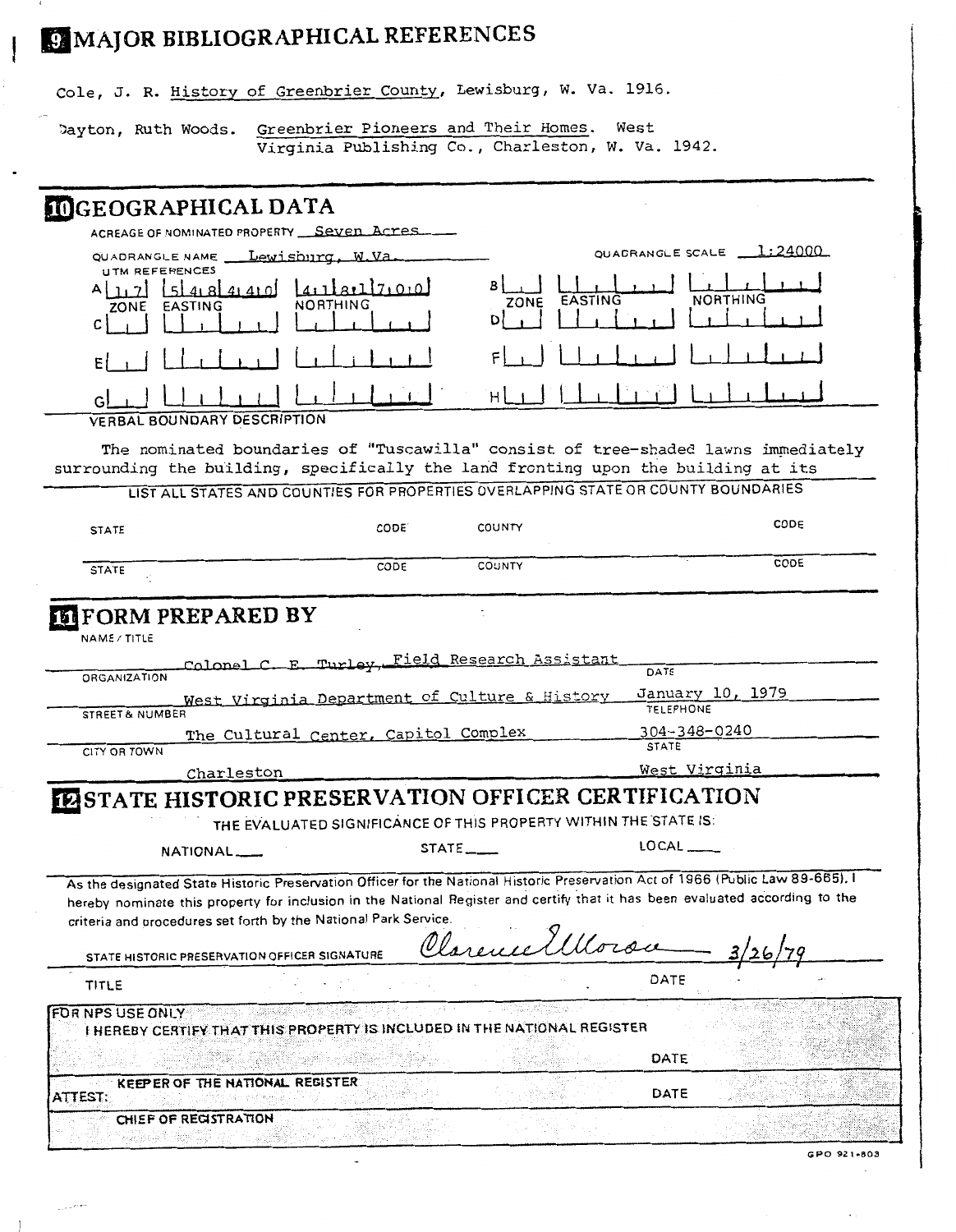Form No. 10-300a (Hev. 10-74)

 $\mathcal{L}$ 

UNITED STATES DEPARTMENT OF THE INTERIOR NATIONAL PARK SERVICE

#### **NATIONAL REGISTER OF HISTORIC PLACES INVENTORY -- NOMINATION FORM**

| FOR NPS USE ONLY     |  |
|----------------------|--|
| <b>IRECEIVED</b>     |  |
| <b>IDATE ENTERED</b> |  |

TUSCAWILLA, LEWISBURG, GREENBRIER COUNTY, WEST VIRGINIA

#### **ITEM NUMBER** PAGE<sub>2</sub> **CONTINUATION SHEET** 10

northeast, southeast, southwest, and northwest elevations at a radial distance of approximately 200 feet. In a general context "Tuscawilla" is situated at the southwest end of a driveway, 3/10 of a mile in length, that begins at a point southwest of the intersection of U.S. Route 219 and Route 37/3 (Davis Stuart Road), Lewisburg-Fairlea vicinity, Greenbrier Co., W.Va.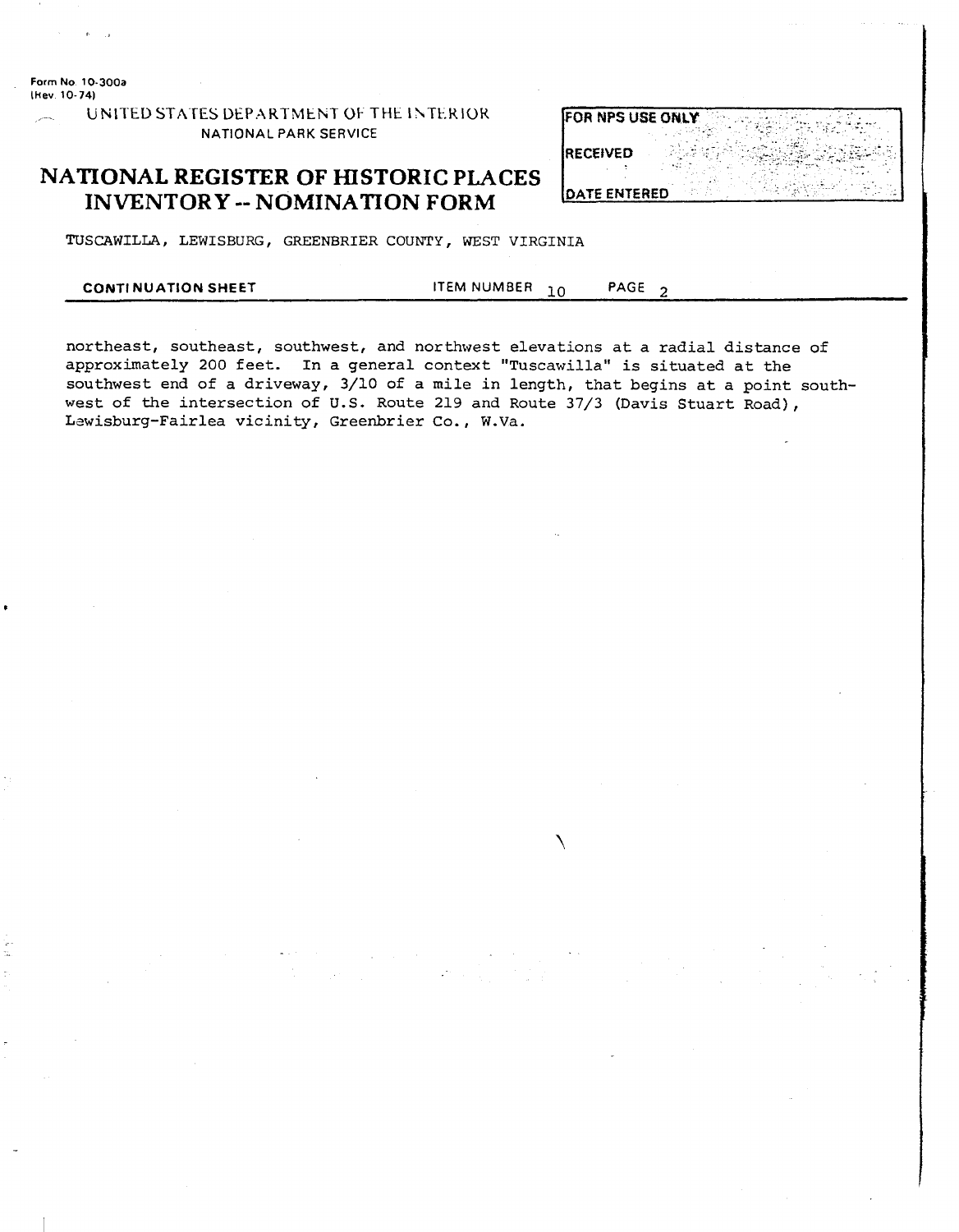*UNITED STATES DEPARTMENT OF THE INTERIOR* HERITAGE CONSERVATION AND RECREATION SERVICE

#### **TIONAL REGISTER OF HISTORIC PLACES INVENTORY -- NOMINATION FORM**

FOR HORS USE ONLY

**a3 d\*** 

DATE ENTERED.

**RECEIVED** 

"Tuscawilla", Lewisburg vicinity, Greenbrier County, West Virginia

FHR-6-300A  $(11/78)$ 

 $\mathbf{I}$ 

**CONTINUATION SHEET ITEM NUMBER<sup>1</sup>, 7, 10 PAGE** 

#1 "Tuscawilla" is the historic and preferred name of the nominated property.

**87** & 10 "Tuscawilla" is a name synonymous with the house, grounds, and extended acreage comprising a modest agricultural complex. The description of the nominated property, however, centers upon the brick house and its immediate grounds. The nominated property includes only the house and its **3**  acre setting. Outbuildings, dependencies, and related structures of the early farm period do not survive. Late replacement structures and new buildings, outside the nominated 200-foot radius (greenbelt) of the 1844 brick house, are not included in the "Tuscawilla" nomination but reflect upon the longstanding tradition of the residence as a farmhouse and focal point of a long-active agricultural complex.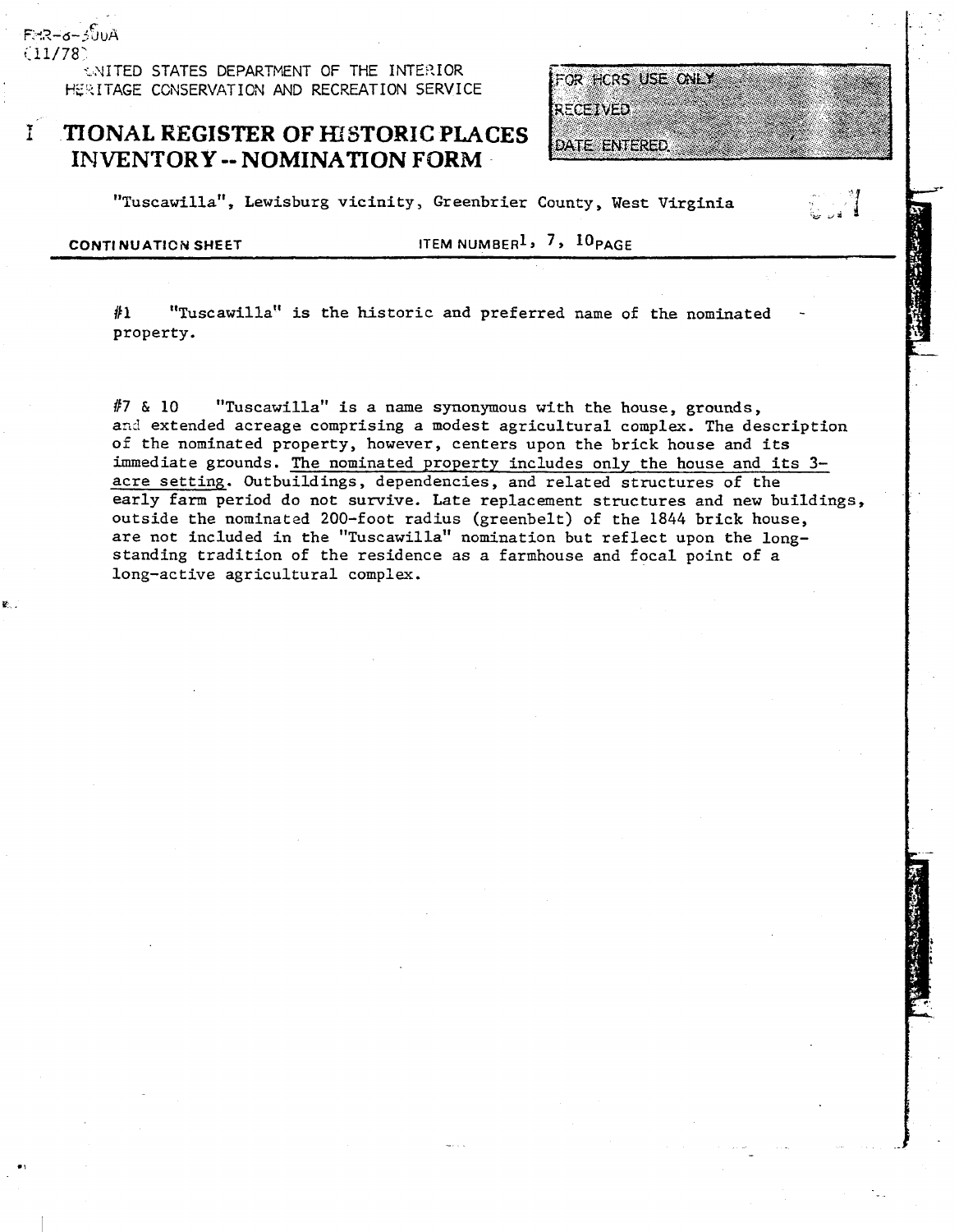